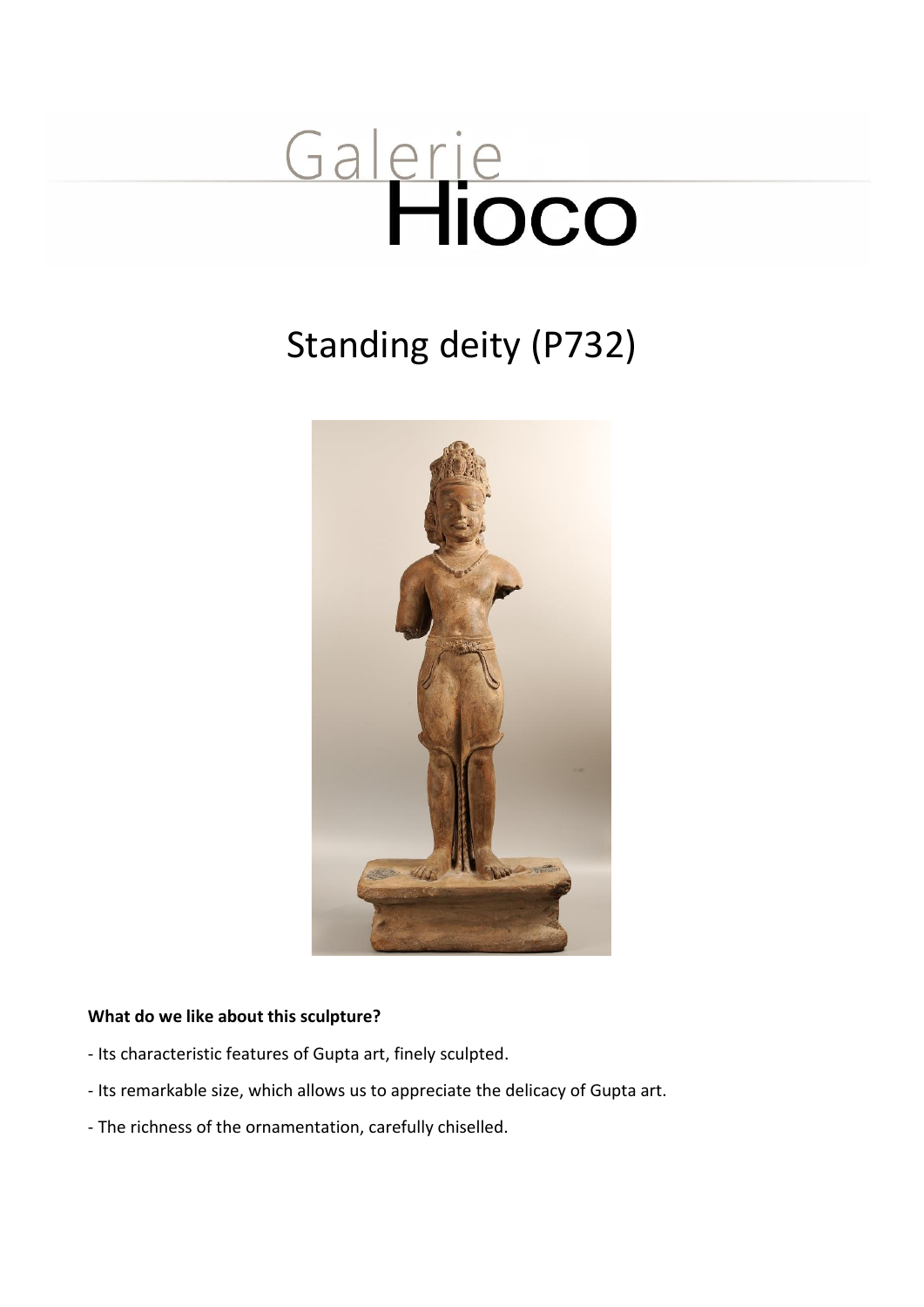# Galerie<br>Hioco

### I. Detailed description

#### **Standing deity**

*Terracotta 4th-5th century, Gupta period India H. 74 cm or 29 inch*

#### **A divine statuette**

The divinity is represented here in full-length; it is worth noting the rarity of this high degree of conservation for a terracotta statuette. Here the deity wears a serene, deceptively indolent expression, while her full lips seem to be smiling playfully. Heavy eyelids fall on her almond-shaped eyes, surmounting a straight and thin nose. Despite the absence of some of his attributes, it can be assumed that he is the god Viṣṇu. A richly decorated diadem surmounts the head of the god, giving him a majestic aura. Several ornaments punctuate the body of the deity. The modelling is soft, naturalistic, the body is youthful and slender, as required by the Gupta canon.

#### **The Golden Age of Indian Art**

Indeed, the Gupta period is often referred to as the golden age of Indian art. The important development of art and literature, as well as the emergence of numerous regional workshops, gave rise to a taste for ornamentation and for the refined character of representations. A true aesthetic awareness was born; Gupta art is the result of a conceptualised and codified beauty, with the establishment of a canon of beauty.

On the other hand, terracotta, abundant and flexible, was a material of choice for artists, as this piece shows. It was given a major decorative role, particularly in the ornamentation of temples and stupas, entirely covered with sculptures, pillars and lintels. Terracotta was used for both secular and religious representations, and this work therefore belongs to the second category.

#### **A witness to Gupta art**

In fact, Gupta art has often come down to us in religious form; this is probably due to the quality of execution and the particular care given to this type of work. The softness of the features and their atypical elegance is characteristic of this period, as is the richness of the ornamentation and jewellery. The use of terracotta, which gradually declined afterwards (with the exception of the Bengal region), is also very characteristic of this period. The degree of preservation of this work should also be emphasised, despite the apparent fragility of the terracotta.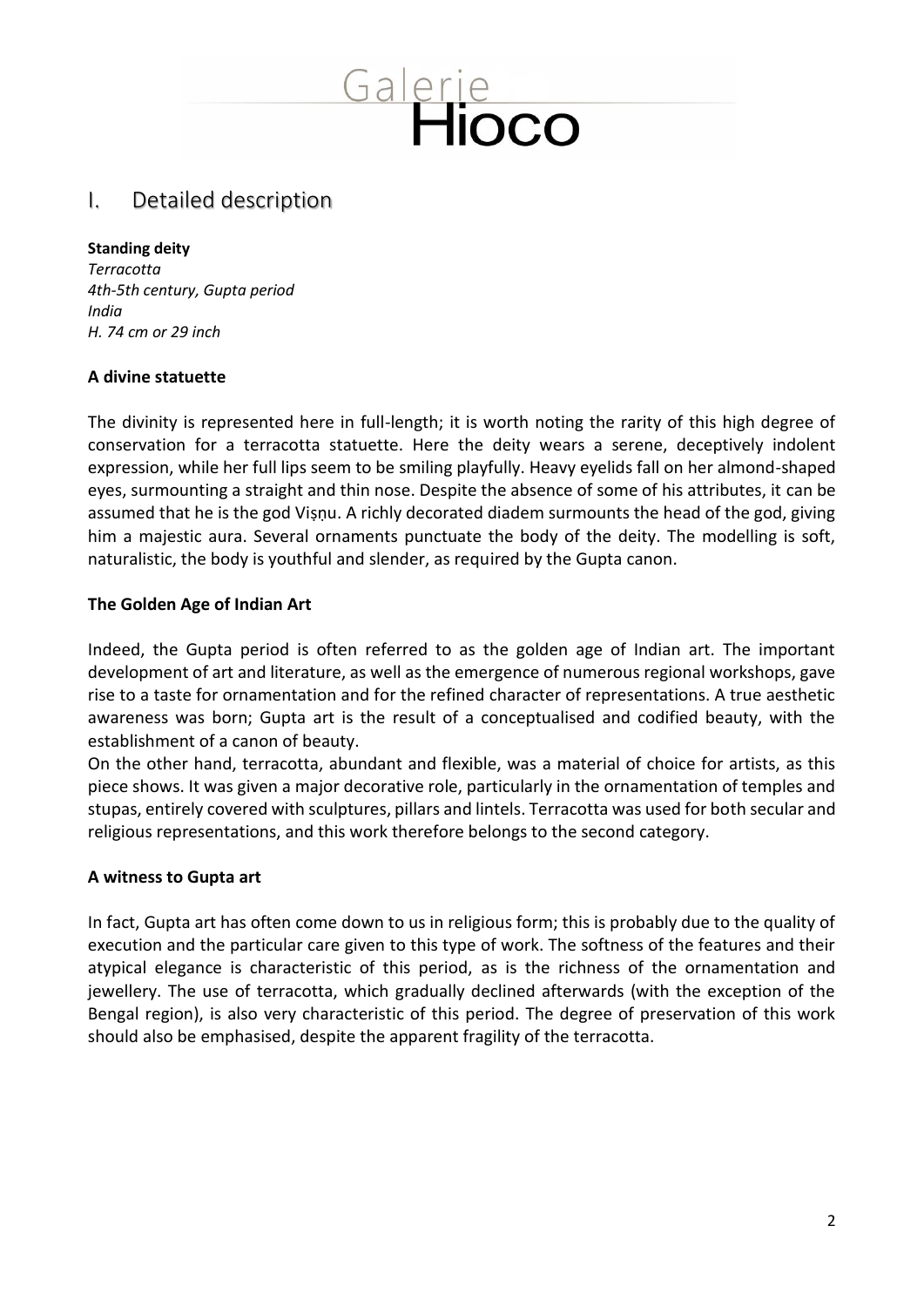

# II. Photo of the artwork – frontview

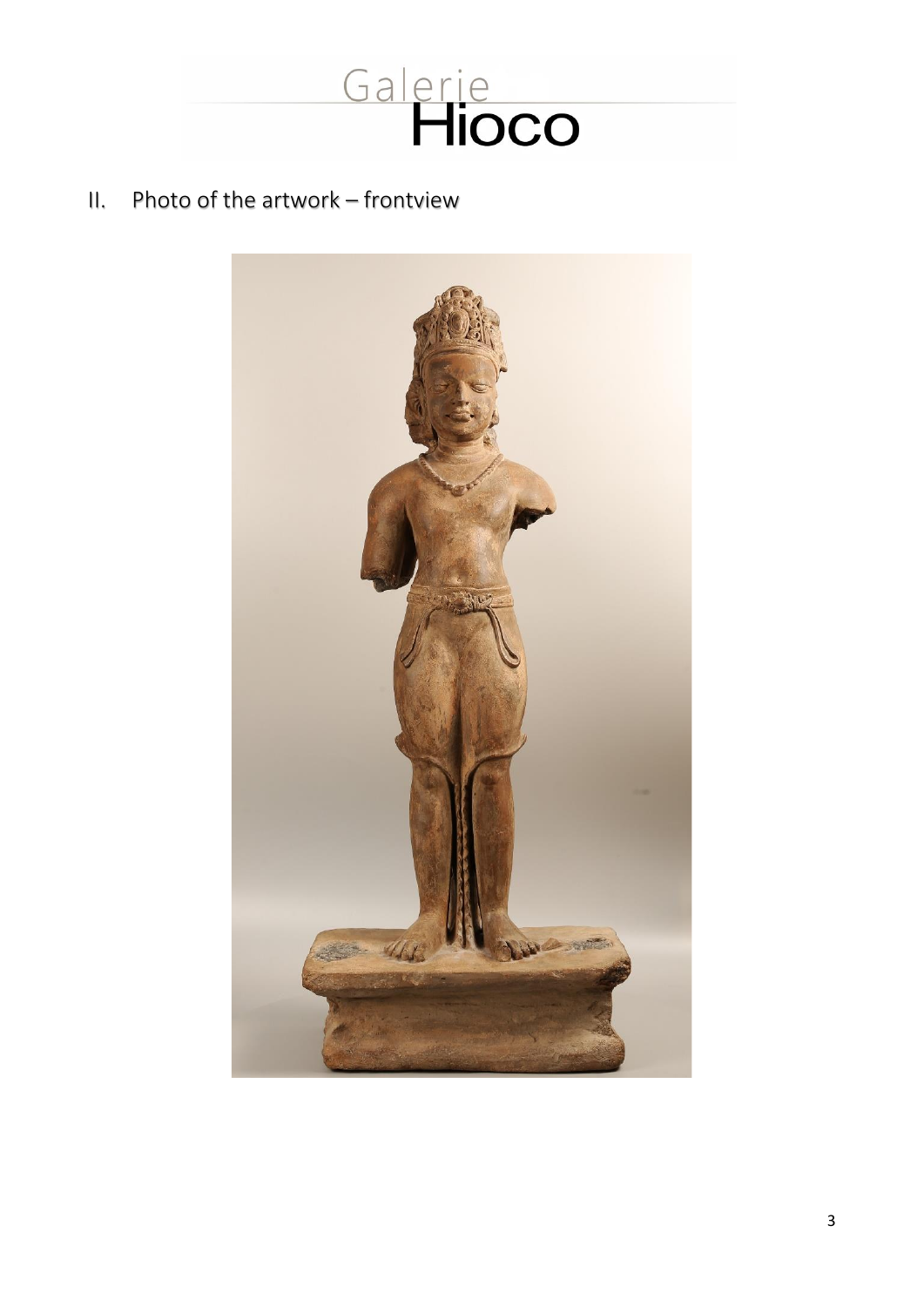

# III. Photo of the artwork – left three-quarter view

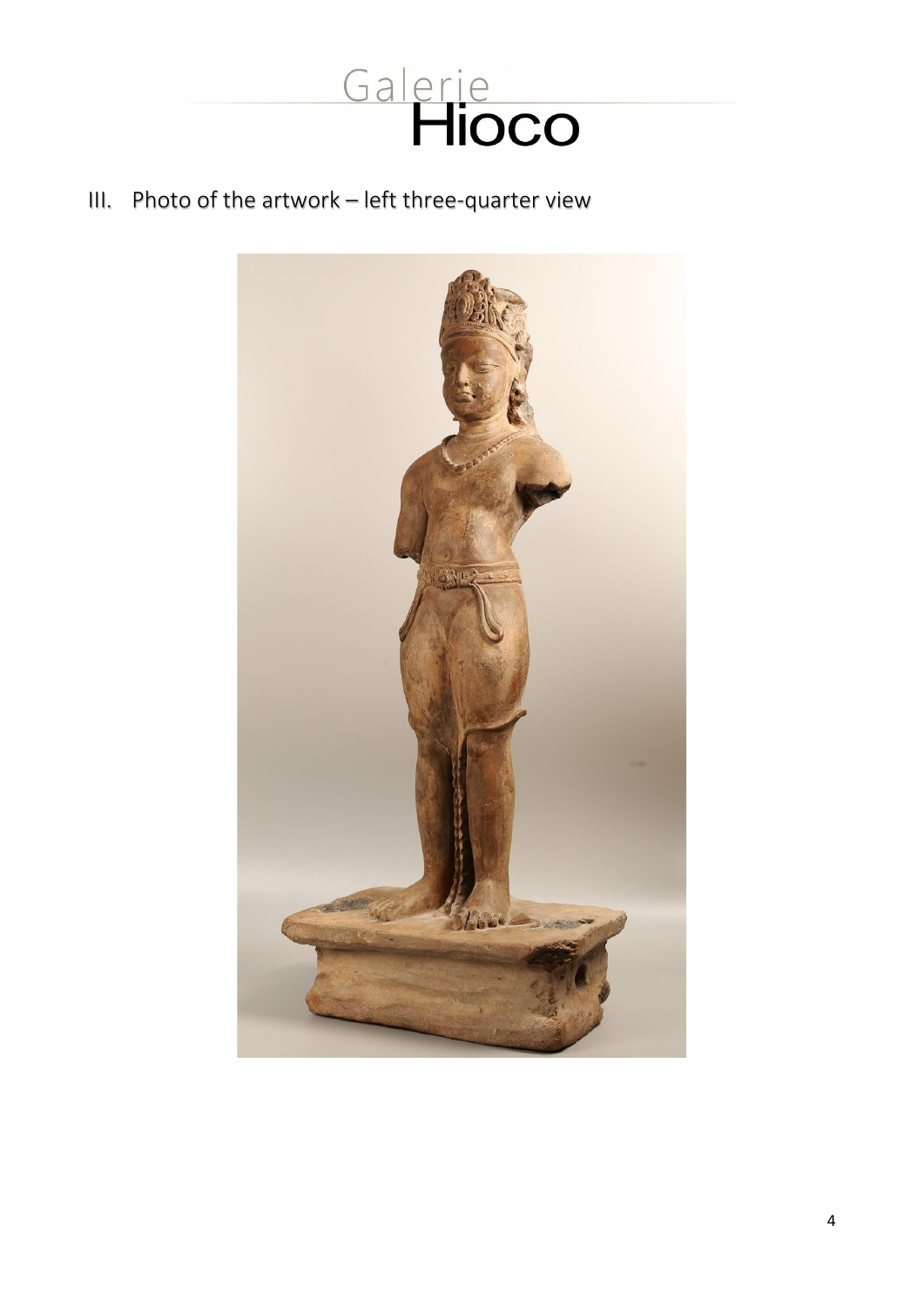

IV. Photo of the artwork – Right three-quarter view

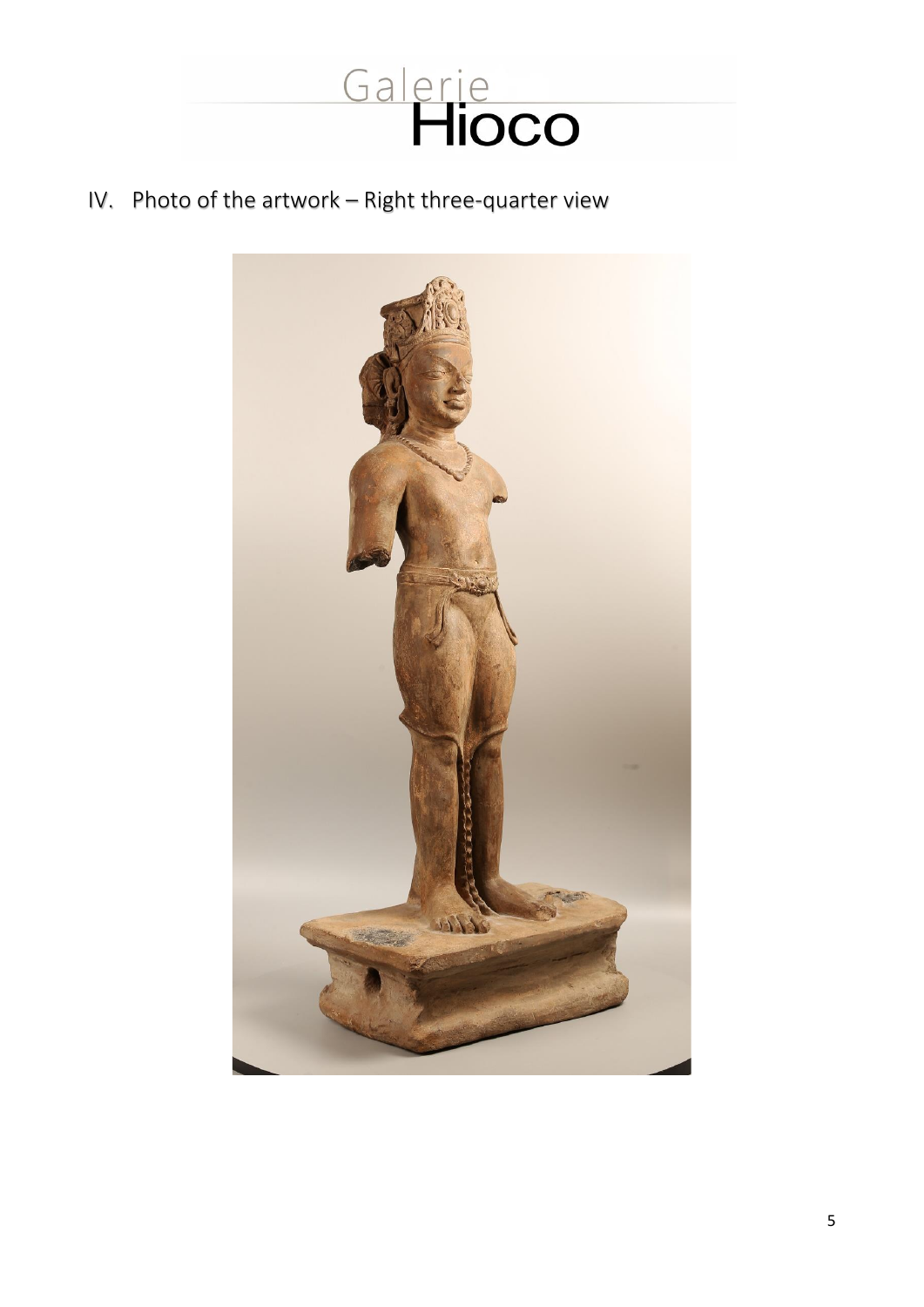

V. Photo of the artwork – back view

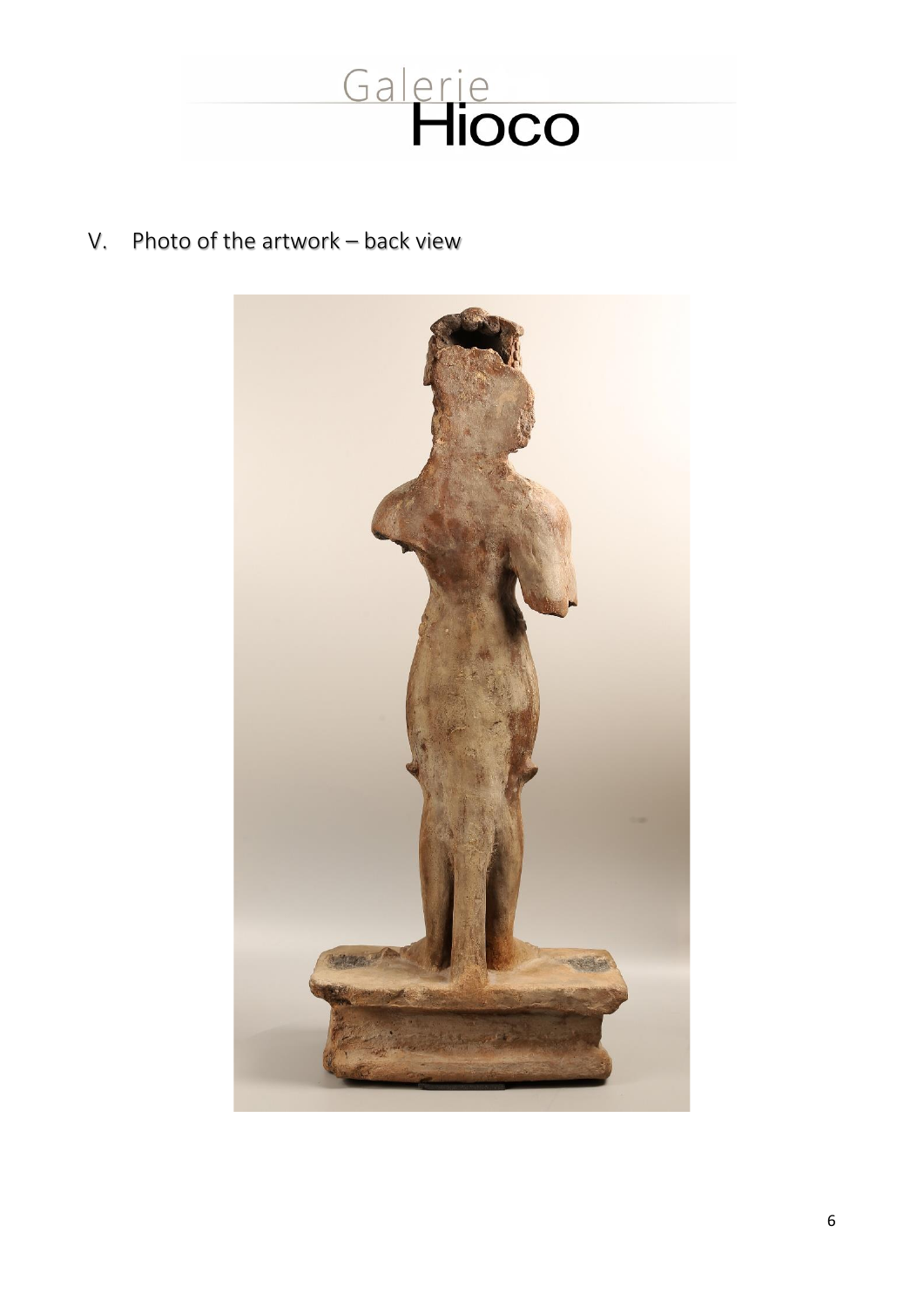

# VI. Provenance : in all transparency !

. This piece comes from a French private collection.

. We are always very vigilant about the provenance of the works we offer. Ensuring the seriousness and reliability of the information given by the former owners is one of our priorities and we then guarantee this origin by engaging our responsibility.

. In order to reinforce this guarantee, we systematically check that these works have not been registered as missing or stolen. As Interpol has granted us the right to consult their database directly, which lists stolen or reported pieces, we verify this ourselves and issue a certificate to prove it.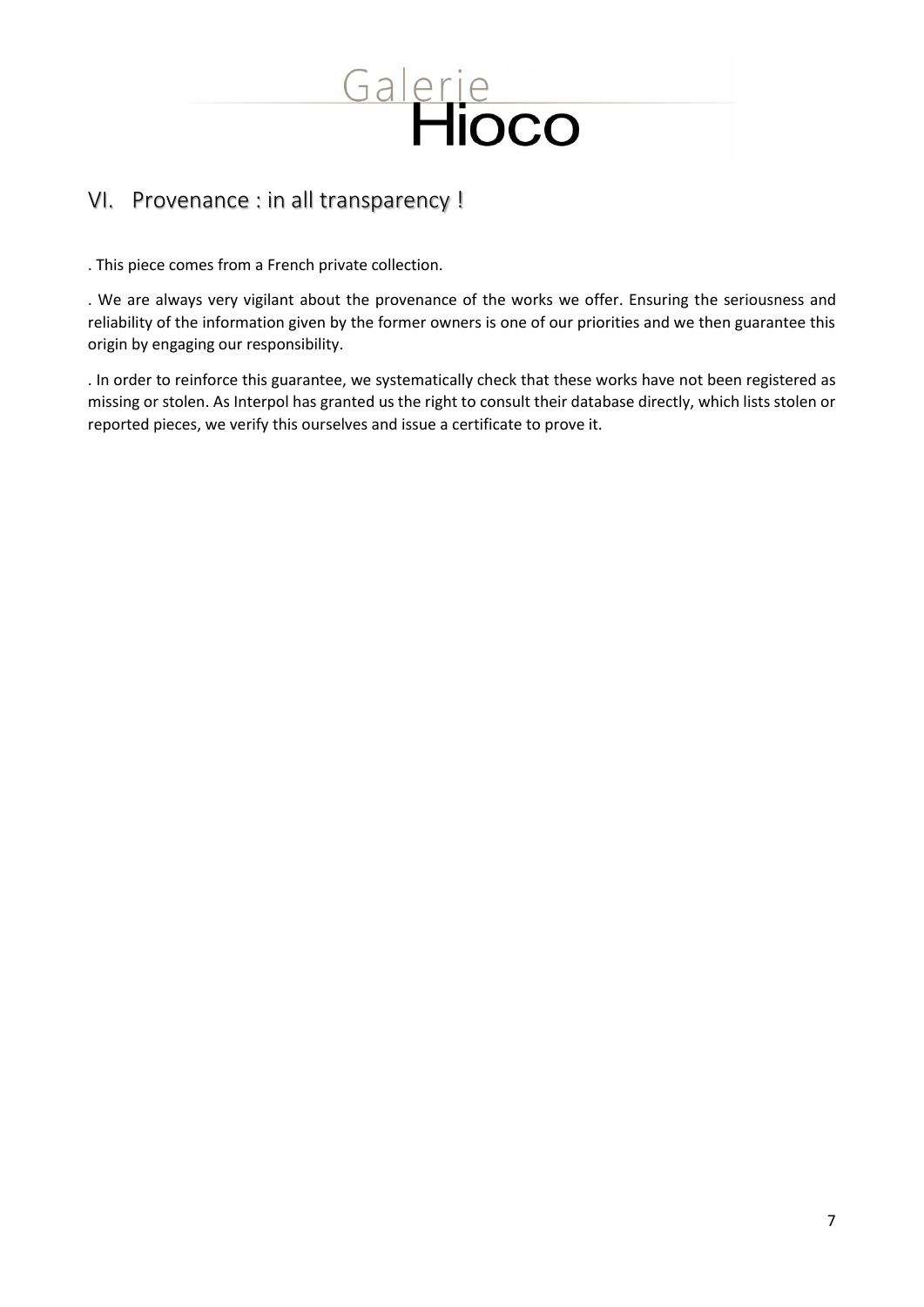

# VII. Condition report : our scientific view

This terracotta statuette is dated to around the 4th-6th century and is 74 cm high. The work is in a generally good state of preservation: full-length terracotta statuettes are extremely rare. The nimbus is missing, of which only a fragment is still visible. On the right side of the head, the ear is missing its jewel. The arms are missing. The base is generally well preserved, although the upper right corner is missing. The patina of the terracotta is uniform. As can be seen on the X-ray, a small restoration can be seen on the right foot of the piece, probably due to a break.

*Please note that we are neither conservators nor restorers, and therefore any condition report we submit is a subjective analysis that we issue with reservation, even though we take it very seriously and professionally. Potential buyers are invited to examine the piece themselves to ensure its condition*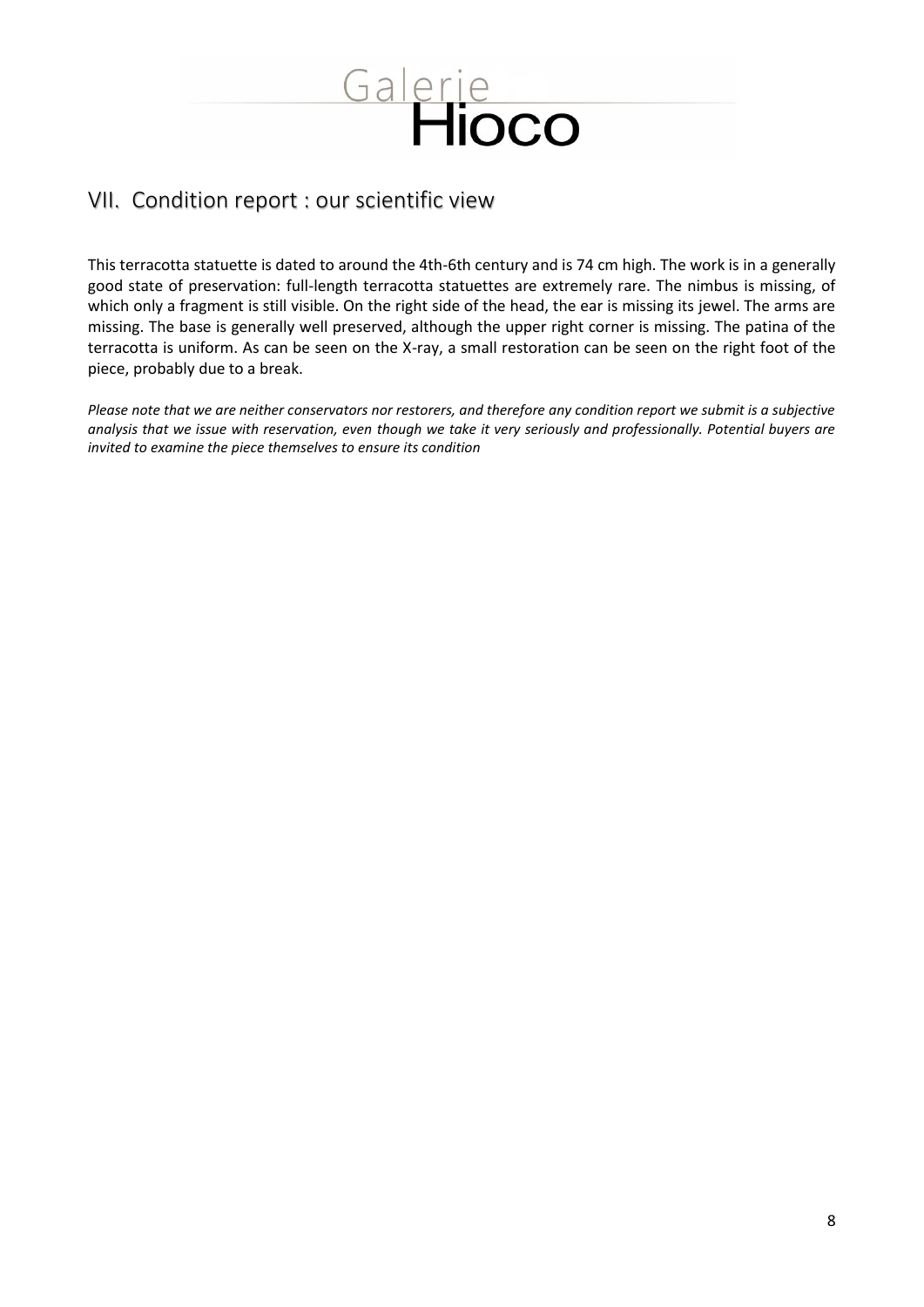

# VIII. Thermoluminescence test and X-rays

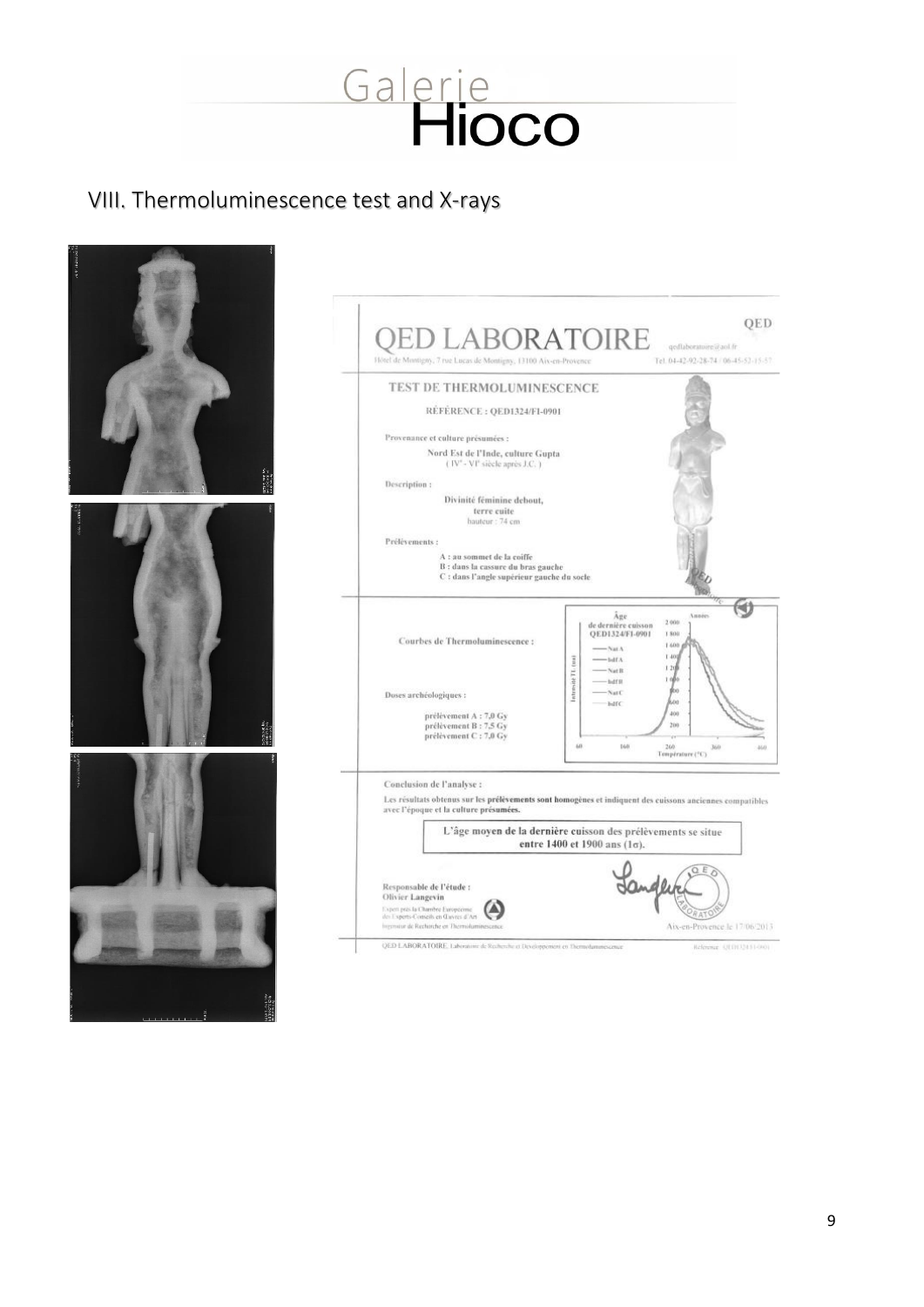

# IX. Museum comparable – The Metropolitan museum of art, New-York



*Bust from the Metropolitan Museum Terracotta. 5th-6th century, India (Bengal) or Bangladesh*